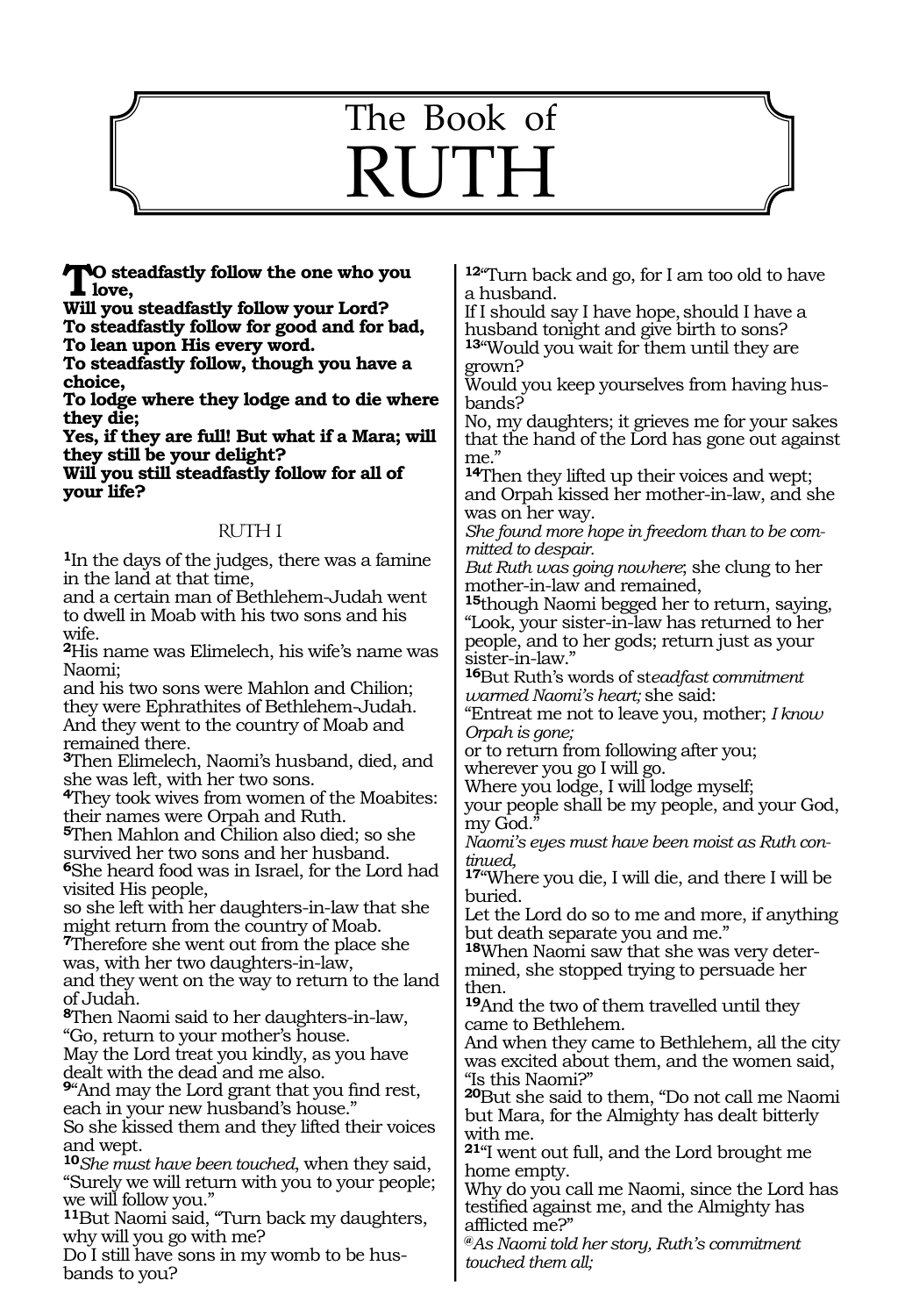*to follow one distressed and in self pity demonstrated steadfastness of heart.*

**<sup>22</sup>**So Naomi returned, and Ruth the Moabitess her daughter-in-law with her from the country of Moab.

And it was the beginning of barley harvest when they came to Bethlehem.

## **CWDS Bible Quotes**

- *1. Your act of self-preservation may lead to your devastation; let God order your steps and not your crisis; let His presence lead you and not your present need.*
- *2. No matter the consequences, never resort to the enemy of the Lord for solutions. If the Moabites cannot enter the congregation, it is not ideal for the congregation to resort to the Moabites in crisis.*
- *3. Steadfastness cannot be reasoned with and it cannot be reasoned away.*
- *4. Unfaithfulness needs only an excuse to show up in the most trusted.*
- *5. Changing times and shifting circumstances do not change the mind of the steadfast or shift their stance.*
- *6. Integrity commands steadfastness on the platform of trust, reliability and authenticity.*
- *7. Steadfastness is commitment to stay, to go, to lodge, to live and to die with.*
- *8. Steadfastness is commitment, not just to you, but to your God also, otherwise it is a parasite you need to fast away and get away from fast.*
- *9. You know a true friend and brother in times of adversity; their response will tell you, "I was born for this."*
- *10. Your circumstances may have changed but it does not change you; name yourself based on your expectations and not on your bitter experiences.*
- *11. Hope in crisis does not make Maras, it makes resolute; it makes courageous determination.*

#### **PRAYER POINTS**

- O Ancient of Days, You have been faithful and consistent throughout the ages. Thank You that You remain a brand I can rely on and trust in; thank You that Your word is dependable; thank You that Your character is indisputable; thank You that Your commitment to me is unquestionable.
- Jesus, You committed Yourself to me and to the cross, even when my situation was messy and my life hopeless; I trust Your commitment to be with me to the end. Amen.
- Father, in the name of Jesus, we call forth commitment and steadfastness in marriages and to families now. Amen.
- Lord God of Job, let steadfastness, immovability and abounding faith be evident in every church and in every Christian. Amen.
- By the Holy Ghost and fire, let every unfaithful spirit in leadership in our churches and ministry be exposed and driven away, in the name of Jesus.

**SHE gleaned of his harvest, She gleaned in his field; She gleaned of his kindness, For her goodness, this she received.**

## RUTH 2

**<sup>1</sup>**There was a relative of Naomi's husband, of the family of Elimelech.

He was a mighty man of wealth;

his name was Boaz.

**<sup>2</sup>**So Ruth the Moabitess said to Naomi,

"Please, let me go to the field,

and glean heads of grain after the person who will show me favor."

And she said, "Go, my daughter."

**<sup>3</sup>**Then she went, and gathered in the field after the reapers.

And she came by chance to the part of the field that Boaz who was of the family of Elimelech owned.

**<sup>4</sup>**And Boaz came home from Bethlehem, and he greeted the reapers,

saying, "The Lord be with you!"

"The Lord bless you!" they answered in return. **5**Then Boaz said to his servant, the head reaper, "Whose young woman is this?"

**<sup>6</sup>**And the servant who supervised the reapers responded, "She is the Moabite woman, who came back from Moab with Naomi.

**<sup>7</sup>**"She asked, saying, 'Please, let me gather after the reapers among the sheaves.'

She has been here from morning until now, though she rested for a little in the house." **<sup>8</sup>**And Boaz said to Ruth,

"Listen my daughter; do not glean in any other field,

nor go from here but stay close by my women."

**<sup>9</sup>***She gleaned of his favor.*

"Let your eyes be on the field they reap, and go after them.

"I have commanded my young men not to touch you.

And when you are thirsty, go to the vessels and drink from what the young men have drawn."

**<sup>10</sup>**So she fell to her face, bowed to the ground, and said to him,

"Why have I found favor in your eyes, that you take notice of me, since I am a foreigner?"

**<sup>11</sup>**And Boaz answered and said to her, "It has been told to me,

yes, I have fully heard of all you have done for your mother-in-law since her husband died, and how you have left your father and your mother and your native land,

and have come to a people you did not know. **<sup>12</sup>**"May the Lord repay your work,

and may you be given a full reward by the God of Israel,

under whose wings you have come for refuge." **<sup>13</sup>**Then she said, "Let me find favor in your sight, for you have comforted me, my lord, and have spoken kindly to your maid servant,

though I am not like your maid servants." **<sup>14</sup>**And Boaz said to her at mealtime, "Come, and eat of the bread,

dip your bread in vinegar and eat."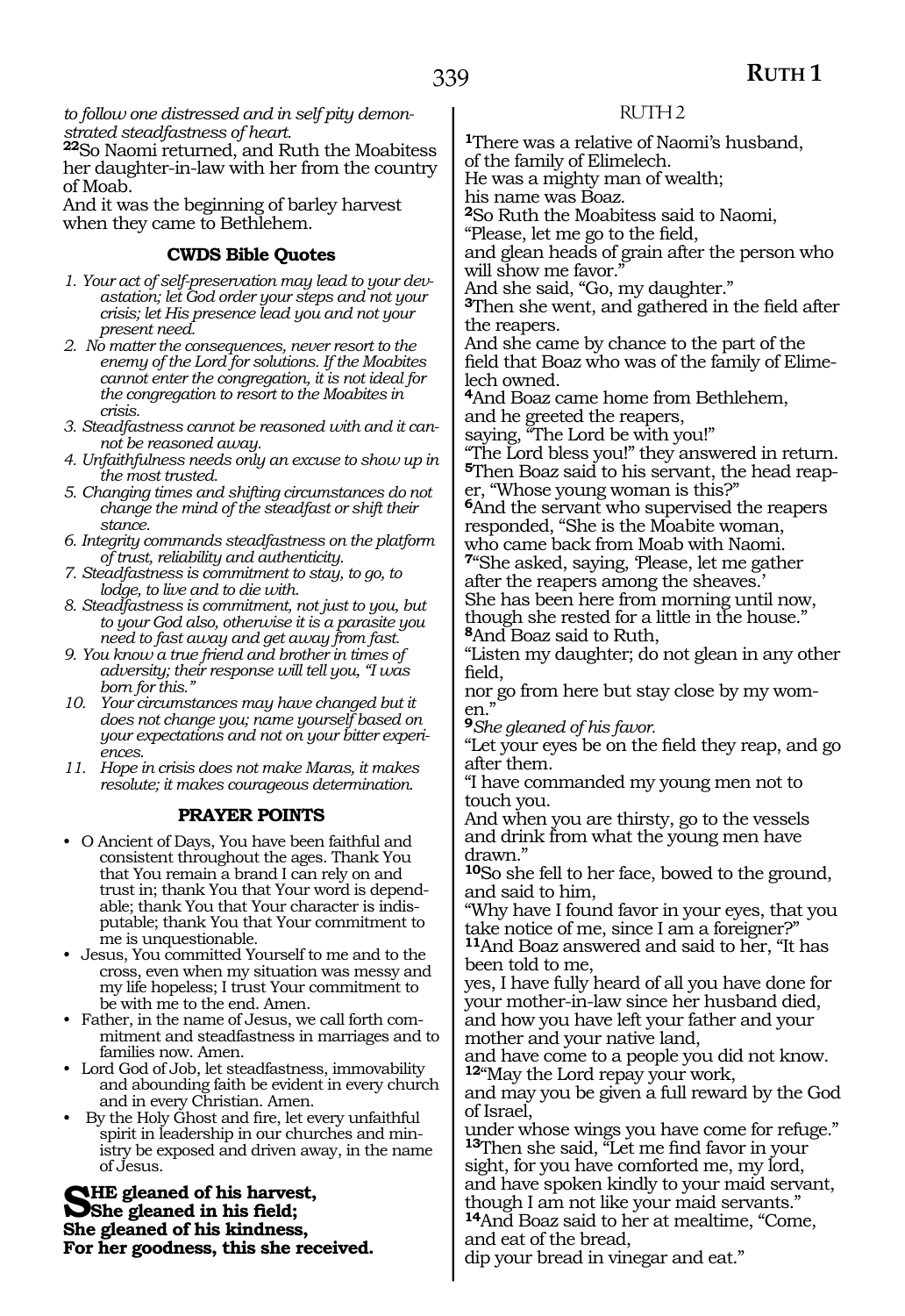So she ate beside the reapers, and he passed her roasted grain,

and she ate and was satisfied, and she kept some back.

**<sup>15</sup>**And when she rose up to glean,

Boaz commanded his young men, saying, "Let her gather even among the sheaves, and do not prohibit her.

**<sup>16</sup>**"Also let some grain from the bundles fall on purpose for her;

leave it so that she may glean and do not rebuke her."

**<sup>17</sup>**So she gathered in the field until evening, and beat out what she had gleaned; it was about an ephah of barley.

**<sup>18</sup>**Then she took it and went into the city. And Naomi saw what she had gathered. And she brought out and gave to her the food she had reserved for her after she was satisfied.

**<sup>19</sup>**And her mother-in-law said to her, "Where have you gleaned today? And where did you work?

Blessed is he who took notice of you." So she told her mother-in-law that the man with whom she worked was Boaz.

**<sup>20</sup>**And Naomi said to her daughter-in-law, "Blessed is he of the Lord, who has not forsaken His kindness to the living and to the dead!" And Naomi said to her, "Indeed this man is related to us, he is one of our close relatives." **<sup>21</sup>**And Ruth the Moabitess said, "He said to me also,

'You shall gather steadfastly by my young men until they have finished all the harvest.'"

**22**And Naomi said to Ruth her daughter-inlaw, "It is good, my daughter,

that you go out with his young women,

and that people will not meet you in any other field."

**<sup>23</sup>**So she stayed close to the young women of Boaz,

to glean until the barley harvest and the wheat harvest was finished.

*And she gleaned of his kindness,*

while with her mother-in-law she lived.

## **CWDS Bible Quotes**

- *1. What appears to be a chance in the midst of your frustration may be divine orchestration.*
- *2. Whatever your hands find to do, do it in love with all your might; do it as unto the Lord and you will capture His eyes.*
- *3. It may not be ideal but make it your deal; if it is what you have then give it all you have.*
- *4. You may not consider it but God will never forget it; He will not forget your work and labor of love.*
- *5. Work on it and in it as if you own it, who knows the mysteries of God, you may well do so one day.*

*6. A heart of gold will attract buyers; keep your motives pure, be dedicated, love at all times; be compassionate and caring.*

*7. You may be a foreigner but love has one language and it is easy to understand.*

*8. Kindness attracts kindness; do all you have with* 

*the little you have and it will attract all you need to fulfil the heart you have.*

- *9. Live your life putting people first and play into the heart of God... God honors hearts above heads.*
- *10. Your gift makes room for you and places you before great men who will give the room to you. If compassion is all you have, use it, it is a great gift.*
- *11. Give your heart to it in tough times and the tough times and tough situations will give in.*

# **PRAYER POINTS**

- Father God, I may not understand Your workings, but You will find me working with all my might for You and as unto You. Amen.
- By the power in the blood of Jesus, I call forth my destiny helpers to locate me today, in Jesus' name.
- Omnipotent God, work my bad situations out for good today, in the name of Jesus; turn my frustrations into divine opportunities. Amen.
- Holy Spirit, develop Your fruits in me; give me the attitude of faithfulness in the small things so I can be appropriately positioned for the doors You will open into my destiny. Amen.
- Most High God, let me be defined by my passion and faithfulness and not by the limitations and circumstances I have no power to change. Amen.
- Lord Jesus, I am a candidate for Your heart of selfless compassion and care that defies personal circumstances. Father, grant it to me, in the name of Jesus. Amen.

# **Oh, daughter, what shall it be? He is your relative; go uncover his feet. Yes daughter, the barley I see! But Ruth my daughter, tell me, did he…?**

# RUTH 3

**<sup>1</sup>**Then Naomi, the mother-in-law of Ruth, said to her "My daughter what shall it be; shall I not see your rest and security, that it may be well with you?

**<sup>2</sup>**"Boaz, whose young women you are with, is he not your relative?

He is winnowing barley tonight at the thresh- ing floor.

**<sup>3</sup>**"Oh, daughter, wash and anoint yourself; go looking good,

put on your best clothes and go down to the threshing floor;

but do not at once make yourself known to him until he has finished eating and drinking. **<sup>4</sup>**"And it shall be when he lies down,

you shall mark the place where he lies; then you shall go in, uncover his feet, and lie down;

and he will tell you what you should do." **<sup>5</sup>**Ruth said to her, "I will do all you say to me." **<sup>6</sup>**So she went down to the threshingfloor and did all that her mother-in-law instructed her. **<sup>7</sup>**And after Boaz had eaten and drunk, and his heart was merry that day,

he went to lie down at the end of the heap of grain;

and she came in softly, uncovered his feet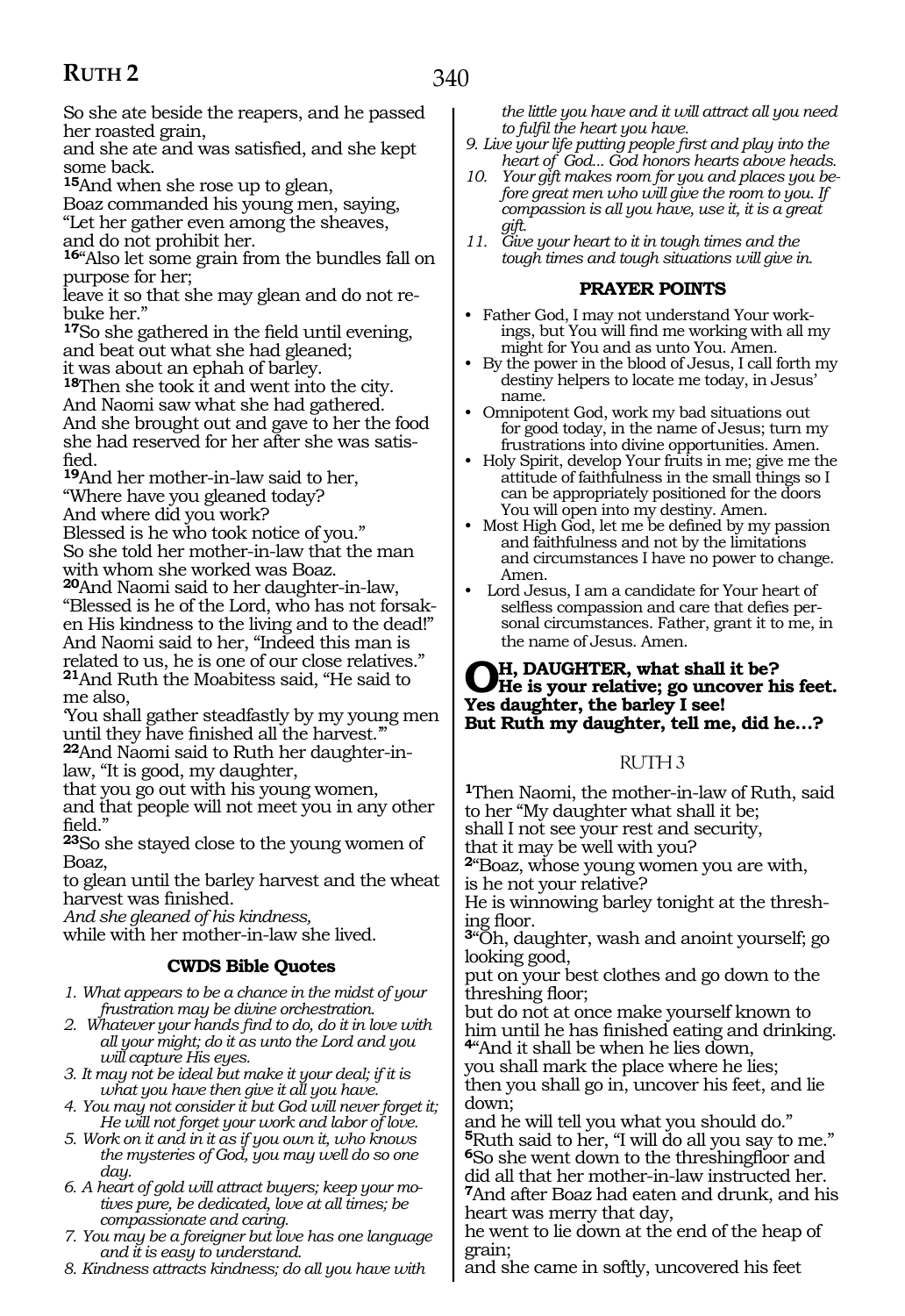and lay down, and he did not realize this. **8**And so it was, at midnight Boaz was frightened;

he turned himself, and there, at his feet a woman was lying.

**<sup>9</sup>**And he said, "Who are you?" and she replied, "I am Ruth your maid servant; this is my desire;

take me as your own for you are a close relative."

**<sup>10</sup>**Then he replied, "My daughter, you are blessed of the Lord!

For you have shown more kindness at the end than at the beginning,

for you did not go after young men, whether rich or poor.

**<sup>11</sup>**"Now my daughter, have no fear, I will tell you what it shall be;

what you request of me, I will do for you, for all the city knows you are a woman of virtue.

**<sup>12</sup>**"It is true that I am a close relative, however, there is a relative closer than I. **<sup>13</sup>**"Stay tonight, and in the morning it shall be, if he will perform the duty of a close relative for you,good; let him do it.

But if he will not perform the duty for you, I will perform the duty for you, as the Lord lives! Now lie down until morning."

**<sup>14</sup>**So she lay at his feet until morning, and she arose before one could be recognized. Then he said, "Do not make it known that a

woman came to the threshing floor." **<sup>15</sup>**He then told her to hold out the shawl she wore, and he measured six ephahs of barley, and laid it on her. Then she went into the city. **<sup>16</sup>**When she came to her mother-in-law, she said anxiously, "Is that you, my daughter?" *She wanted every word.*

So Ruth told her all that the man had done. **<sup>17</sup>**She said, "He gave me these six ephahs of barley,

for he said to me, 'Do not go empty-handed to your mother-in law.'"

*@Oh, daughter, what shall it be?*

*He is your relative; did you uncover his feet? Yes, daughter, the generous gift of barley, I see! But Ruth my daughter, tell me, did he…?* **<sup>18</sup>**Then she said, "Until you know how the

matter is settled, my daughter, sit still, for Boaz will not rest until he has concluded this matter today;

*then we will know for certain what is your destiny."*

# **CWDS Bible Quotes**

- *1. You may place yourself at the door of relationship but only virtue can position you for marriage.*
- *2. You may spark an interest but let it ignite process, not subvert it.*
- *3. You have the privilege but it does not give you the rights, do it right and with wisdom.*
- *4. Never let passion or the desires of your heart cause you to overstep boundaries and the laws of God.*
- *5. Wait until she is yours before you take her; observe*

*due process before you possess.*

- *6. You cannot take her and ignore the responsibility you take on; it is best to address the responsibility first and then the woman.*
- *7. Contain the fire until you construct the hearth to control it.*

## **PRAYER POINTS**

- Father, give me the wisdom and character to attract the right spouse, in the name of Jesus.
- By the Holy Ghost and fire, we drive away the spirit that causes women to throw themselves at men, in the name of Jesus.
- Let the Blood of Jesus Christ fan away the spirit that causes men to engage women casually without due consideration of the responsibility, in the name of Jesus.
- Let the spirit of lust be dispelled from my life and from my household, in the name of Jesus.
- By the power in the Blood of Jesus, we call forth responsible men in this generation and beyond, who will take marriage seriously, in the name of Jesus.
- I speak control and restraint in dating into the spirits of our youths, in the name of Jesus.

**A** BITTER start, good end, bright future,<br>That is what everybody wants;<br>To have a hanny ending **To have a happy ending Despite a bitter start; And to move into the future with courage and with pride, For despite your bitter start, you are propelling to the skies.** 

## RUTH 4

**<sup>1</sup>**Now, Boaz went up to the city gate and sat down there;

and the close relative he spoke about came by. So Boaz said, "Hello brother, come aside and sit down here."

So the relative came and sat down beside him. **<sup>2</sup>**And he took ten men of the elders of the city as witnesses, and said, "Sit down here." And they sat down.

**<sup>3</sup>**Then he said to the relative, "Naomi, who has come back from the country of Moab; sold the parcel of land which belonged to Elimelech our brother.

**<sup>4</sup>**"I am here to inform you, saying, 'Buy it back in the presence of the elders of my people, for to you first rights belong.

If you will redeem it, do so; and if you will not redeem it, then let me know,

for there is no one but you to redeem it, and I am after you.'"

*A bitter start*, for he said, "I will redeem." *But perhaps a good ending would come.*

**<sup>5</sup>**Then Boaz said, "The day you buy the field from Naomi's hand, you must also buy it from Ruth the Moabitess, the wife of the dead, to continue his name through his inheritance." **<sup>6</sup>**Then the close relative said, "I cannot redeem it for myself lest I mar my own inheritance. You redeem my rights for I cannot do so." **<sup>7</sup>**Now this was the custom in those days in